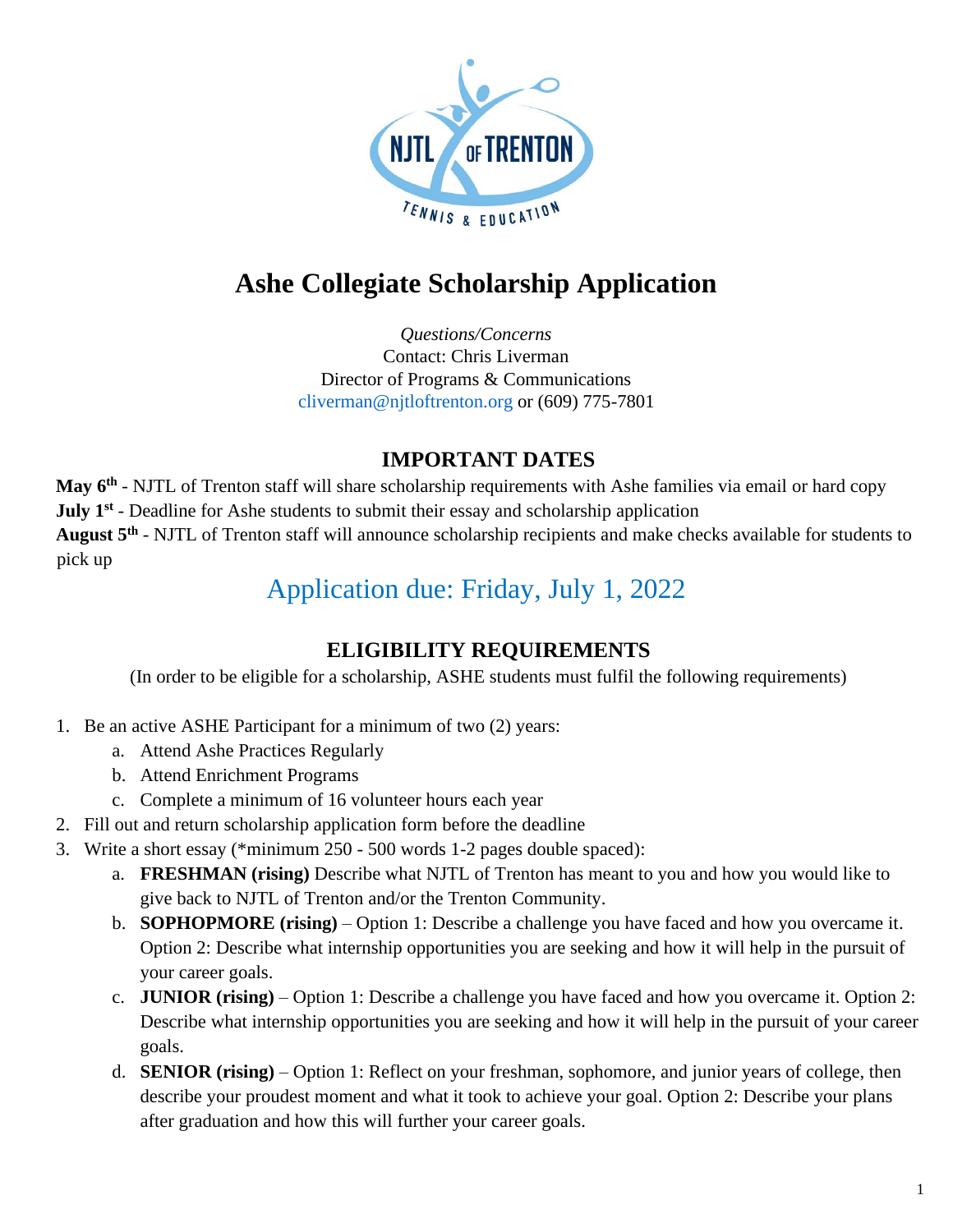#### **UPON RECEIVING A SCHOLARHIP YOU MUST:**

- 4. Submit a photo wear/holding your favorite college gear. (Example: hat, banner, t-shirt, sweatshirt, standing by the university mascot) *\*\*\*If you previously submitted a photo you may skip\*\*\**
- 5. Volunteer a minimum of 3 hours:
	- a. Example 1: Assistant coach during two (2) Winter Ashe or Summer Ashe Tennis Practices
	- b. Example 2: Volunteer during one (1) full day of Summer Camp
	- c. Example 3: Attend a virtual Alumni Panel Discussion
- 6. Submit Fall Semester transcript to NJTL of Trenton administrators
- 7. Maintain a minimum 3.0 GPA
- 8. Attend in-person or virtual check-in while on winter break during December or January before the Spring semester begins

### **\*\*\*Additional consideration will be awarded to\*\*\***

- Those active in the program for periods of time longer than the minimum requirement of two (2) years
- Active participation entails:
	- o On the Court: Regular attendance at tennis practices, helping coaches with setup and/or breakdown of equipment or assisting coaches in teaching classes
	- o Off the Court: regular involvement in age-appropriate enrichment programs, volunteering at NJTL of Trenton special events such as the Annual Gala or Capital Cup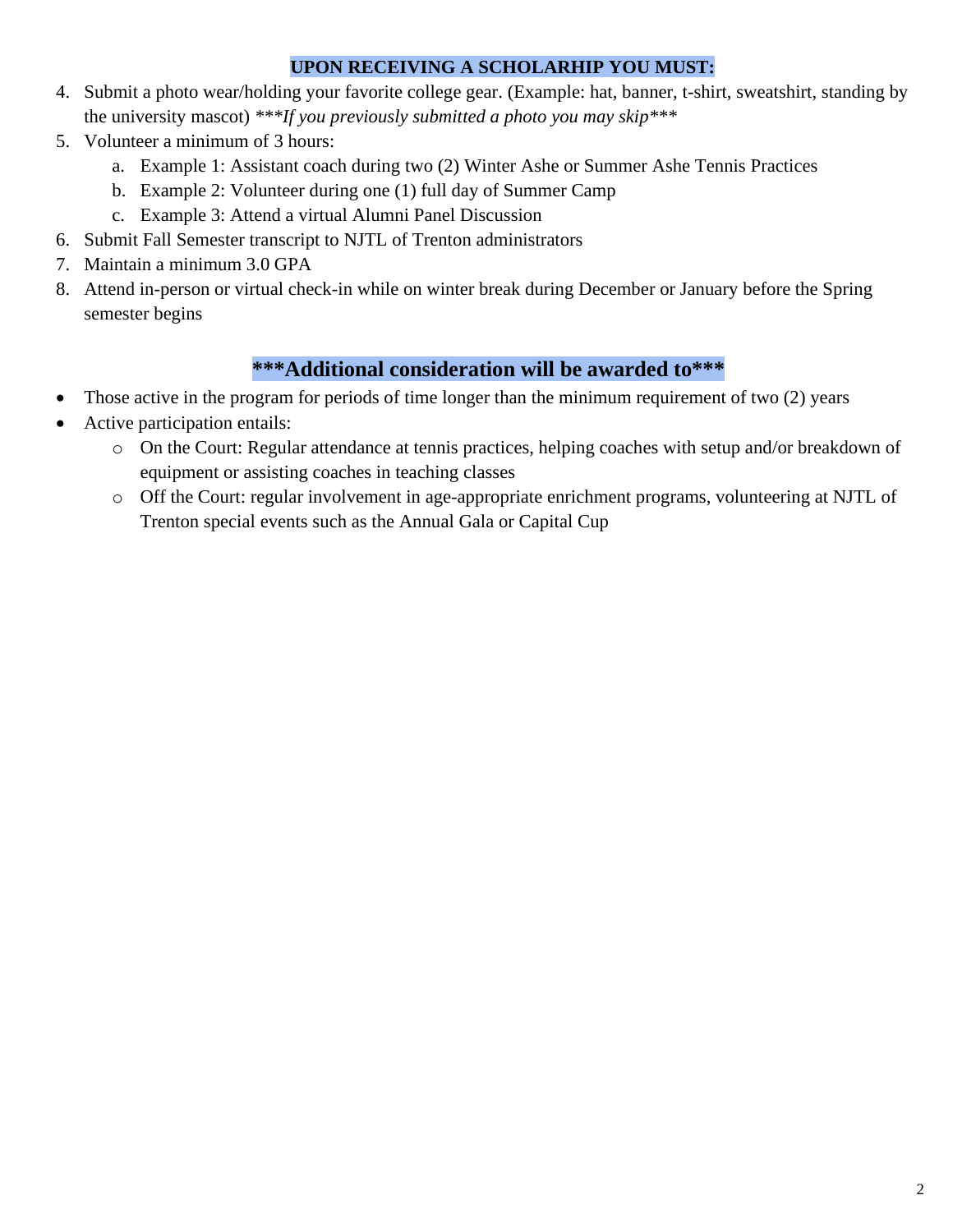# **Application Form**

| <b>Application Form</b> |                                                                                         |                         |  |  |
|-------------------------|-----------------------------------------------------------------------------------------|-------------------------|--|--|
| 1                       | Last Name:                                                                              | <b>First Name:</b>      |  |  |
|                         | Mailing Address:                                                                        |                         |  |  |
| $\overline{2}$          |                                                                                         |                         |  |  |
|                         | City:<br>ZIP:<br>State:                                                                 |                         |  |  |
| 3                       |                                                                                         |                         |  |  |
|                         |                                                                                         |                         |  |  |
| 5                       | Grade Point Average (GPA) Semester: Cumulative: Cumulative: Cumulative (On a 4.0 scale) |                         |  |  |
|                         | Attach proof of GPA; most recent official school transcript required.                   |                         |  |  |
| 6                       | Parent/Guardian Contact Information                                                     |                         |  |  |
|                         | Relationship to Applicant:                                                              |                         |  |  |
|                         | Phone Number:                                                                           | Email Address: No. 1996 |  |  |
| $\overline{7}$          | Name of College/University You Will Be Attending in The Fall:                           |                         |  |  |

## **Please list the following information on a separate sheet if needed.**

 $\Gamma$ 

| 8 | SCHOOL EXTRA-CURRICULAR ACTIVITIES: Please list school extra-curricular activities in which you have<br>participated. Note leadership roles and dates. |  |
|---|--------------------------------------------------------------------------------------------------------------------------------------------------------|--|
|   |                                                                                                                                                        |  |
|   |                                                                                                                                                        |  |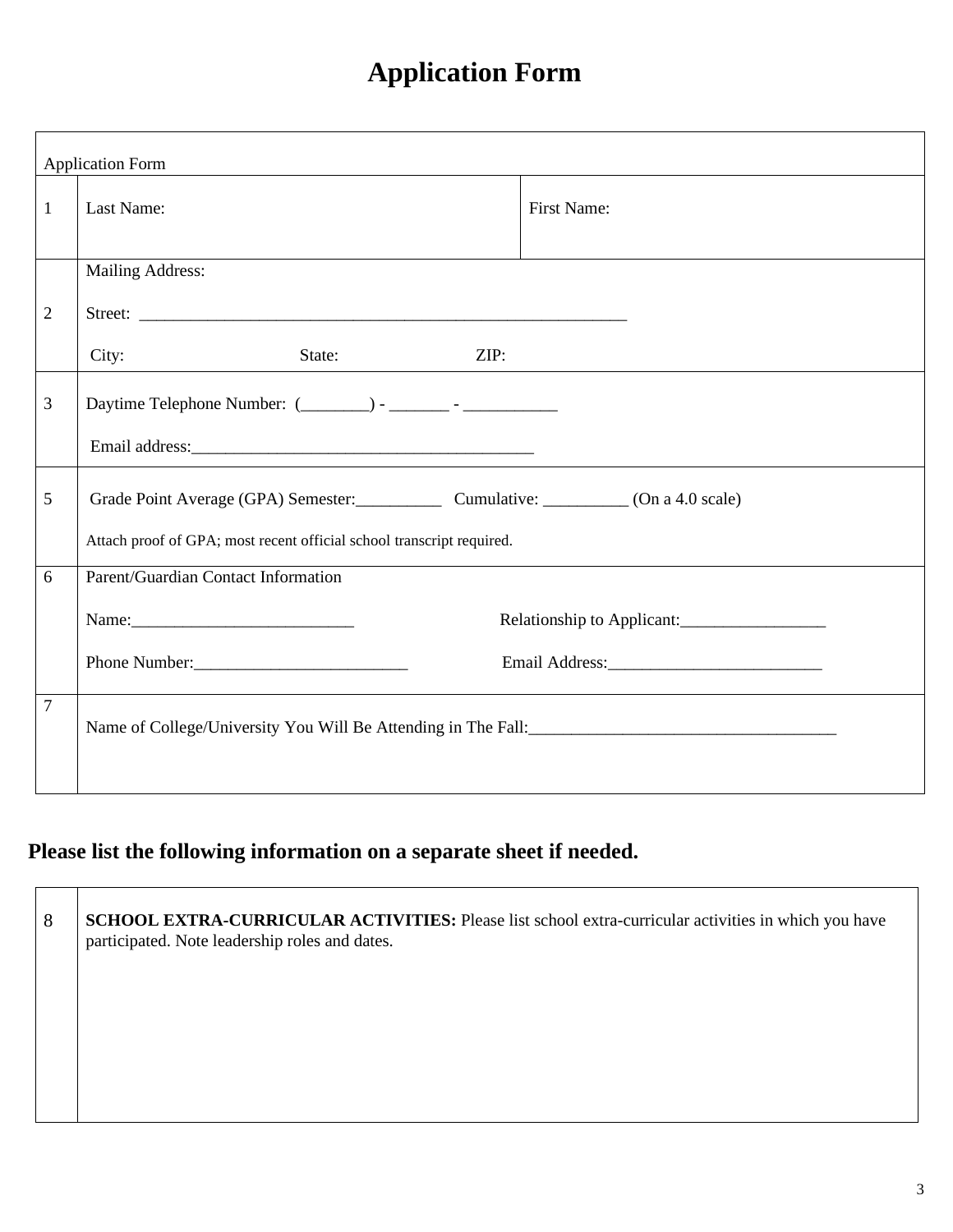| 9  | ORGANIZATIONS: Please list community organizations such as service, volunteer and religious organizations in<br>which you are now active or have previously been active. Note leadership roles and dates. |  |
|----|-----------------------------------------------------------------------------------------------------------------------------------------------------------------------------------------------------------|--|
|    |                                                                                                                                                                                                           |  |
|    |                                                                                                                                                                                                           |  |
| 10 | RECOGNITIONS: Please list important awards and recognitions received. Note organizations presenting honor and<br>date.                                                                                    |  |
|    |                                                                                                                                                                                                           |  |
|    |                                                                                                                                                                                                           |  |
| 11 | GOALS: What is your overall plan for your future after high school?                                                                                                                                       |  |
|    |                                                                                                                                                                                                           |  |
|    |                                                                                                                                                                                                           |  |
| 12 | Explanation: What makes you stand out from all of our other candidates for this scholarship?                                                                                                              |  |
|    |                                                                                                                                                                                                           |  |
|    |                                                                                                                                                                                                           |  |
| 13 | Explanation: How are you preparing for the next phase of your life in college?                                                                                                                            |  |
|    |                                                                                                                                                                                                           |  |